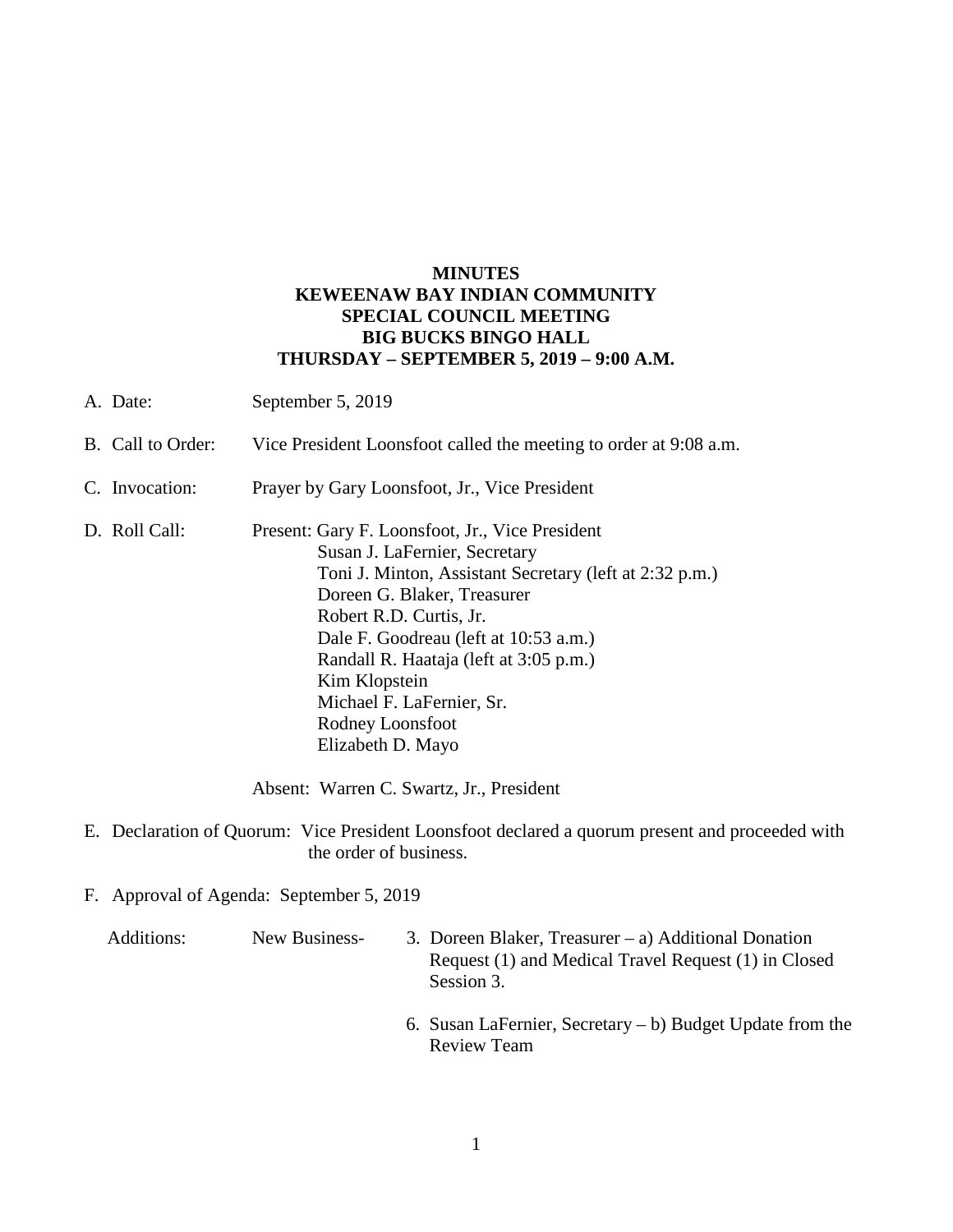Move: New Business- 1. Paul Mooney, Assistant Tribal Attorney/Larry Denomie III, Ojibwa Casinos General Manager – b) Agreement for Temporary Help Services/LABOR LLC to Closed Session 2.c)

> 5. Gary Loonsfoot, Jr., KBIC Cannabis Developer/Weekly Update to Closed Session 4.

**MOTION MADE BY DOREEN G. BLAKER TO APPROVE THE AGENDA WITH THE CHANGES. SUPPORTED BY TONI J. MINTON. TEN IN FAVOR (Susan J. LaFernier, Toni J. Minton, Doreen G. Blaker, Robert R.D. Curtis, Jr., Dale F. Goodreau, Randall R. Haataja, Kim Klopstein, Michael F. LaFernier, Sr., Rodney Loonsfoot, Elizabeth D. Mayo), OPPOSED - 0, ABSTAINING - 0, ONE ABSENT (Warren C. Swartz, Jr.), MOTION CARRIED.**

- G. New Business:
	- 1. Paul Mooney, Assistant Tribal Attorney
		- a) Dean Butala Business (New) License Application for DFB Services, LLC for Handyman, Lawn Care, etc. August 19, 2019 – August 18, 2020

Kim Klopstein noted his residential address is in Housing. Council consensus is to allow as the work to be performed would not be located at his residence.

**MOTION MADE BY DOREEN G. BLAKER TO APPROVE THE NEW BUSINESS LICENSE WITH DEAN BUTALA FOR DFB SERVICES, LLC. CO-SUPPORTED BY DALE F. GOODREAU AND RODNEY LOONSFOOT. TEN IN FAVOR (Susan J. LaFernier, Toni J. Minton, Doreen G. Blaker, Robert R.D. Curtis, Jr., Dale F. Goodreau, Randall R. Haataja, Kim Klopstein, Michael F. LaFernier, Sr., Rodney Loonsfoot, Elizabeth D. Mayo), OPPOSED - 0, ABSTAINING - 0, ONE ABSENT (Warren C. Swartz, Jr.), MOTION CARRIED.**

> b) Larry Denomie III, Ojibwa Casinos General Manager – Northern Painting & Coatings, Inc. Tier II Services Agreement for Baraga Casino \$45,424.00 term ending upon completion (Restaurant, Hotel, and Offices exterior)

**MOTION MADE BY DOREEN G. BLAKER TO APPROVE THE TIER II SERVICES AGREEMENT WITH NORTHERN PAINTING & COATINGS, INC. SUPPORTED BY MICHAEL F. LAFERNIER, SR. NINE IN FAVOR (Susan J. LaFernier, Toni J. Minton, Doreen G. Blaker, Robert R.D. Curtis, Jr., Dale F. Goodreau, Randall R. Haataja, Kim Klopstein, Michael F. LaFernier, Sr., Elizabeth D. Mayo), ONE OPPOSED (Rodney Loonsfoot), ABSTAINING - 0, ONE ABSENT (Warren C. Swartz, Jr.), MOTION CARRIED.**

- 2. Larry Denomie III, Ojibwa Casinos General Manager
	- a) Big Valley Ford-Chrysler Quote for the Ford F250 Transmission Repair of the KBIC Caretaker's 2011 Truck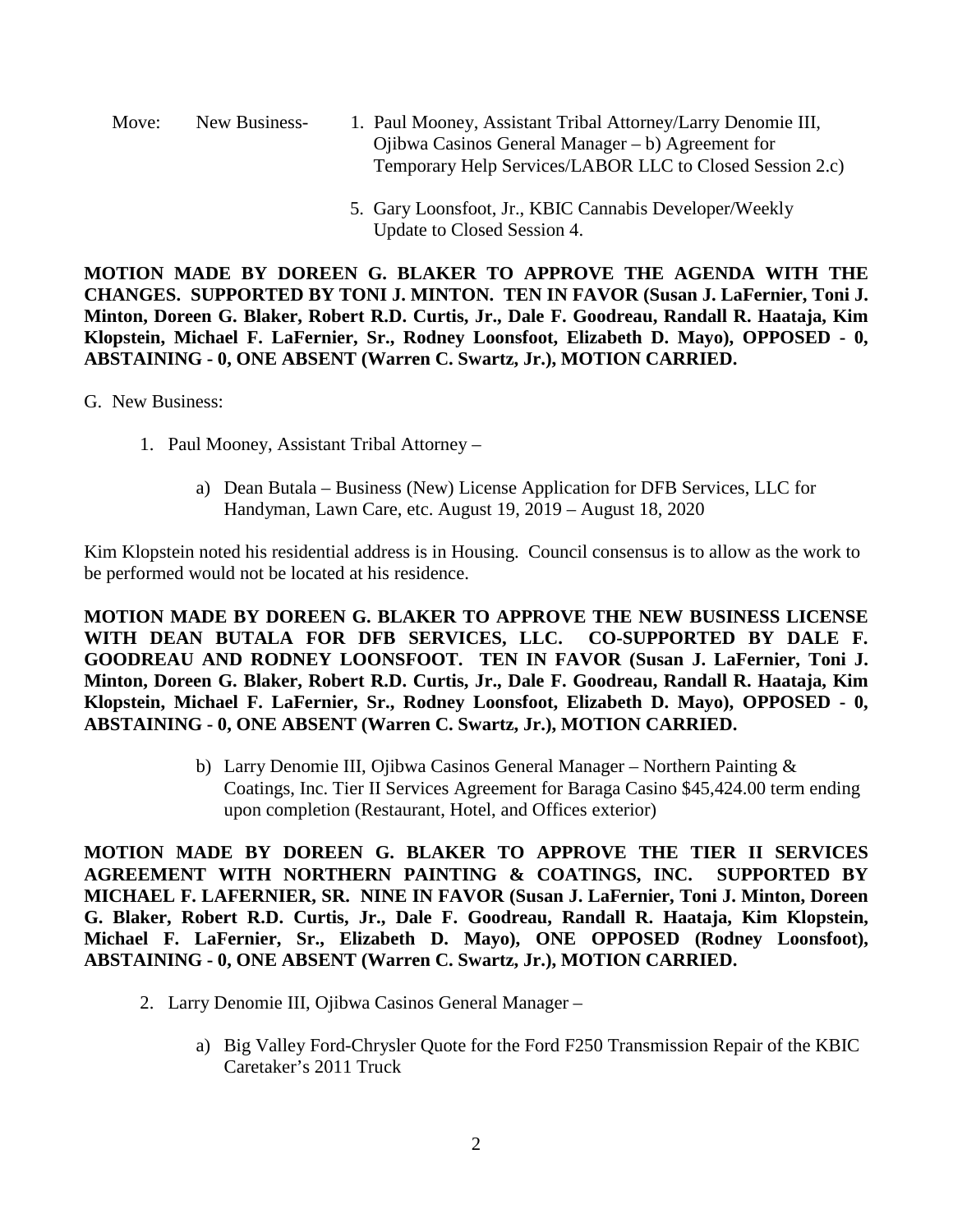**MOTION MADE BY ELIZABETH D. MAYO TO APPROVE THE BID FROM BIG VALLEY FORD FOR THE 2011 FORD F250 REMANUFACTURED TRANSMISSION IN THE AMOUNT OF \$6,318.00 FROM THE CAMPGROUND BUDGET. CO-SUPPORTED BY DOREEN G. BLAKER AND MICHAEL F. LAFERNIER, SR. NINE IN FAVOR (Susan J. LaFernier, Toni J. Minton, Doreen G. Blaker, Robert R.D. Curtis, Jr., Dale F. Goodreau, Randall R. Haataja, Kim Klopstein, Michael F. LaFernier, Sr., Elizabeth D. Mayo), ONE OPPOSED (Rodney Loonsfoot), ABSTAINING - 0, ONE ABSENT (Warren C. Swartz, Jr.), MOTION CARRIED.**

- b) Weekly Update available for your review: At the Marquette Casino on September 2, 2019 there was a top jackpot winner on the wide area Progressive Wheel of Fortune slot machine of \$1.462 million!
- 3. Doreen Blaker, Treasurer
	- a) Donation Request/School Clothes (moved to Closed Session)/Golf Tournament Registration Fee

Donation to Martin Curtis and Team for a Team Fee of \$400.00 and \$20.00 Skin Fee (optional) for the Keweenaw Premier Golf Tournament

**MOTION MADE BY ROBERT R.D. CURTIS, JR. TO APPROVE THE TEAM FEE OF \$400.00 FOR MARTIN CURTIS AND TEAM TO PARTICIPATE IN THE KEWEENAW PREMIER GOLF TOURNAMENT AT PORTAGE LAKE. SUPPORTED BY MICHAEL F. LAFERNIER, SR. TEN IN FAVOR (Susan J. LaFernier, Toni J. Minton, Doreen G. Blaker, Robert R.D. Curtis, Jr., Dale F. Goodreau, Randall R. Haataja, Kim Klopstein, Michael F. LaFernier, Sr., Rodney Loonsfoot, Elizabeth D. Mayo), OPPOSED - 0, ABSTAINING - 0, ONE ABSENT (Warren C. Swartz, Jr.), MOTION CARRIED.**

> b) KBIC Housing Department Bid (1) for Remove, Replace and Separate Drain Tile (3 units)/Grading Improvement Project (26 units) involving the Mold Grant (sent to three)

\$57,720.00 Grade Improvements \$7,680.00 Drain Tile Separation

**MOTION MADE BY TONI J. MINTON TO APPROVE THE BID FROM KAHKONEN CONSTRUCTION FOR THE PROJECTS LISTED FROM THE MOLD GRANT. SUPPORTED BY MICHAEL F. LAFERNIER, SR. TEN IN FAVOR (Susan J. LaFernier, Toni J. Minton, Doreen G. Blaker, Robert R.D. Curtis, Jr., Dale F. Goodreau, Randall R. Haataja, Kim Klopstein, Michael F. LaFernier, Sr., Rodney Loonsfoot, Elizabeth D. Mayo), OPPOSED - 0, ABSTAINING - 0, ONE ABSENT (Warren C. Swartz, Jr.), MOTION CARRIED.**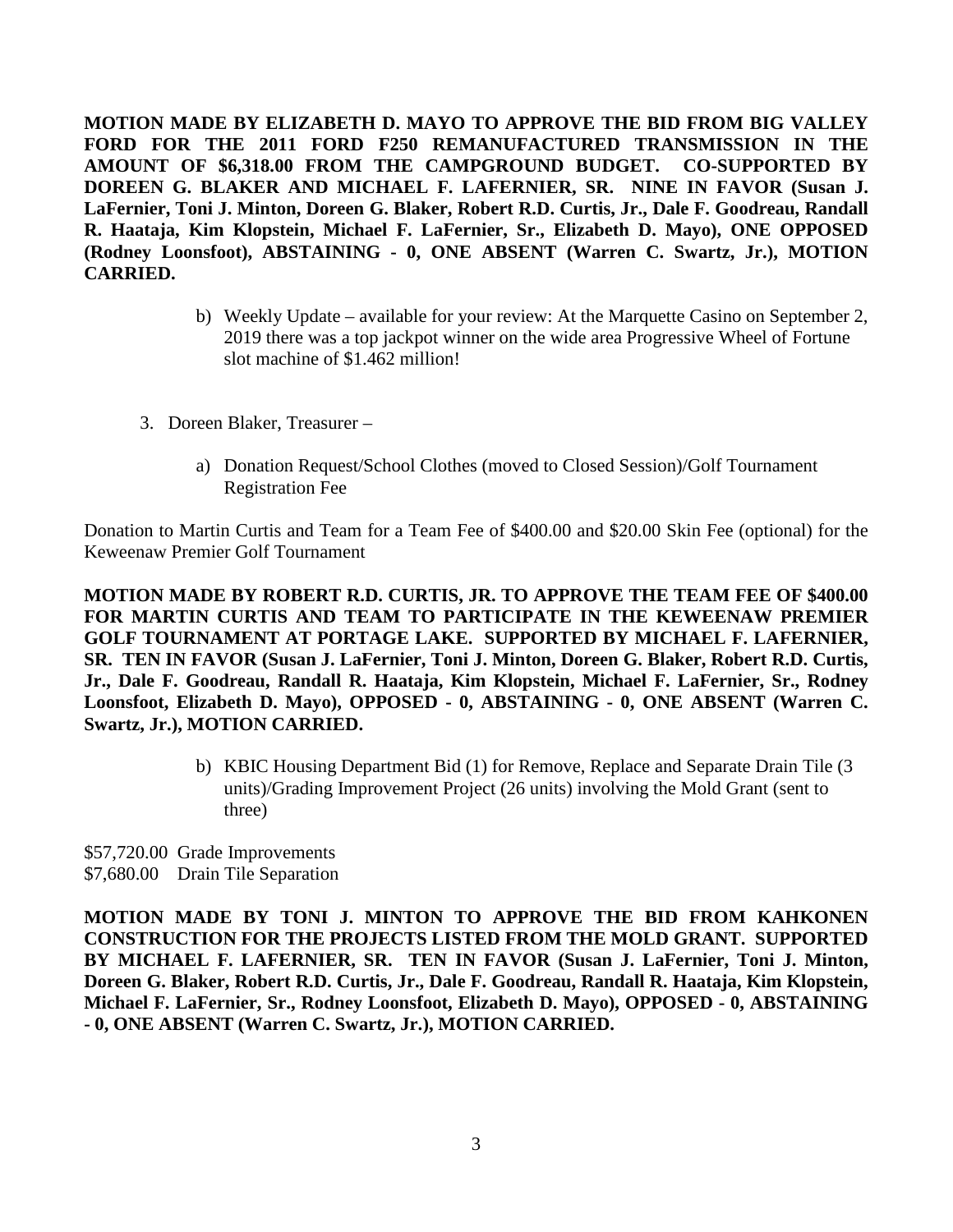4. President Swartz (not present)/Vice President Loonsfoot – October Quarterly Meeting Location

Council consensus is to meet on October  $12<sup>th</sup>$  at 10:00 a.m. in the Harvey Community Center. A tour of the new Marquette Casino and Event Center will follow at noon.

- 5. Sarah Smith, CEO
	- a) Weekly Update available for your review
	- b) Susan LaFernier, Secretary Budget Update from the Review Team (Discussion to be continued with Frances LaPointe, Jr., CFO at 1:00 p.m.)

Vice President Loonsfoot recognized David Brooks, the donor of the Nancy K vessel, who appeared before the Council to give a "Thank you."

- H. Closed Session:
	- 1. Paul Mooney, Assistant Tribal Attorney Donham & Associates, Certified Public Accountants, LLC Agreement Re: Engagement to Assist with 2012-2014 CSC Claims and Settlement with IHS
	- 2. Larry Denomie III, Ojibwa Casinos General Manager Enterprise Employees
		- a) Organizational Chart Structure Review
		- b) 2019 Enterprises Wage Compensation Study and Recommendations Discussion
		- c) Paul Mooney, Assistant Tribal Attorney Agreement for Temporary Help Services/LABOR LLC Discussion
	- 3. Doreen Blaker, Treasurer Medical Travel Request/School Clothes
	- 4. Gary Loonsfoot, Jr., KBIC Cannabis Developer/Weekly Update (Proposed Building Plans)

**MOTION MADE BY KIM KLOPSTEIN TO GO INTO CLOSED SESSION AT 9:55 A.M. SUPPORTED BY TONI J. MINTON. TEN IN FAVOR (Susan J. LaFernier, Toni J. Minton, Doreen G. Blaker, Robert R.D. Curtis, Jr., Dale F. Goodreau, Randall R. Haataja, Kim Klopstein, Michael F. LaFernier, Sr., Rodney Loonsfoot, Elizabeth D. Mayo), OPPOSED - 0, ABSTAINING - 0, ONE ABSENT (Warren C. Swartz, Jr.), MOTION CARRIED.**

**Break: 9:56 – 10:15 a.m.**

**Dale Goodreau left at 10:53 p.m.**

**Lunch: 12:01 – 1:03 p.m.**

**Robert R.D. Curtis, Jr. returned from lunch at 1:08 p.m.**